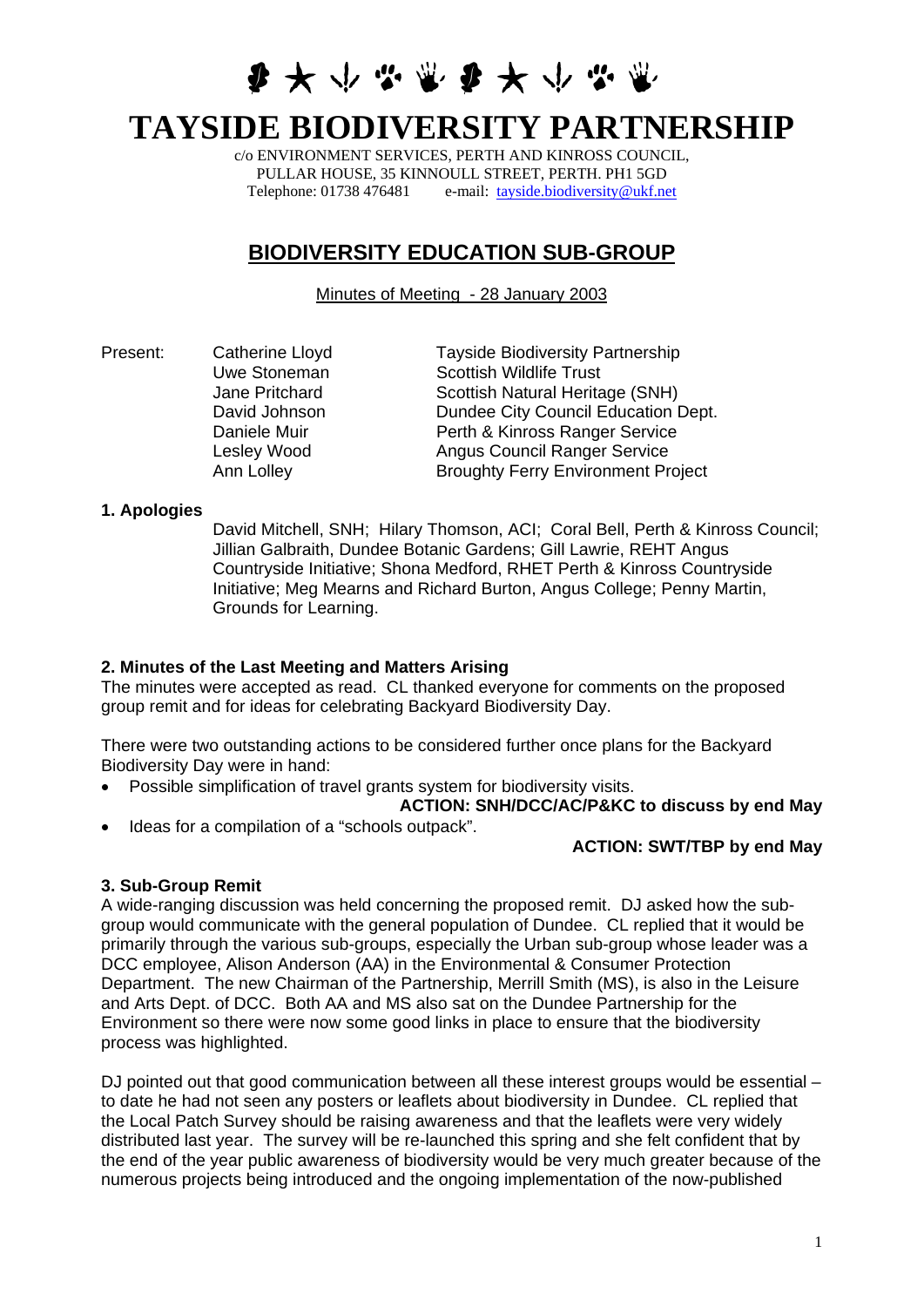Biodiversity Action Plan. JP said the RSPB's Garden Birdwatch survey involving the public was very popular; it is publicised through a website and on t.v. (Blue Peter).

UW suggested the sub-group's remit was too wide - its objectives cover 'everything to do with education' and that perhaps there should be a specific focus, such as the proposed Backyard Biodiversity Day (BBD). CL agreed to revise the remit to include three focus areas: BBD, the Local Patch Project, and the overseeing of an interactive biodiversity website.

# **ACTION: CL – circulate amended Remit with Minutes**

DJ confirmed that his department would be focusing on eco-schools as part of the national priority for education; this would involve project-based priorities. UW agreed that we could focus on school-related projects through specific actions. AL pointed out that many schools have school committees and biodiversity issues could be highlighted in this way. SNH was keen to consider Dundee schools for its Grounds for Learning grants, but AL warned that individual work would still need to be done with the chosen schools. CL suggested working towards a target of perhaps five Dundee schools a year and reviewing that target at a later date.

#### **ACTION: DCC/AC/P&KC/SNH to consider possible targets for Tayside-wide eco schools – by the next meeting**

It was agreed, however, that there is a need to think outwith the school curriculum. JP confirmed that SNH wants to involve the community in more projects based on school activities. CL suggested that such projects as setting up community gardens or orchards could be a move towards this.

A sub-group leader will be required in due course. Anyone to willing to help in this, please contact CL direct. In the meantime she will continue to act as temporary leader.

#### **ACTION: nominations to CL by 22 April**

# **4. Raising Awareness of Biodiversity**

Although DJ suggested the TBP produce a variety of CDs, photo packs and leaflets, the group agreed there was already a lot of information widely available. The Dundee Ranger Service's recently-published CD covered various topics, including making a garden for birds and minibeasts. CL confirmed that the Biodiversity Partnership's website would provide a focus for locating such information – and it could be regularly updated.

DJ asked that more Dundee images were used in future LBAP publications and confirmed that the DCC Education Dept. would be able to provide these.

CL told the group that a Red Squirrel Project would be soon launched in Dundee – one of the agreed focus areas chosen by the Dundee Partnership for the Environment. The Dundee Ranger Service is planning a Red Squirrel survey, but the larger project would probably be launched to the public at the Flower & Food Festival in early September; this is quickly followed by the National Red Squirrel Week so full media coverage will be available.

CL reminded the group that there had been a proposal to update the Environment Directory that is now so out-of-date. This could, perhaps, be made available in ringbinder format as it had before, but also be put on the biodiversity website.

#### **ACTION: CL to liaise with Tom McGrath for further information (by 19 March)**

JP confirmed that SNH is currently updating its environmental education contacts list and this will be available within 6 months. She also said that the booklet for under 5's on "Places to Visit in Tayside" was still available. AL said that Dundee Voluntary Action had produced a leaflet with local environmental contacts listed; there is also information on the DCC website regarding local groups.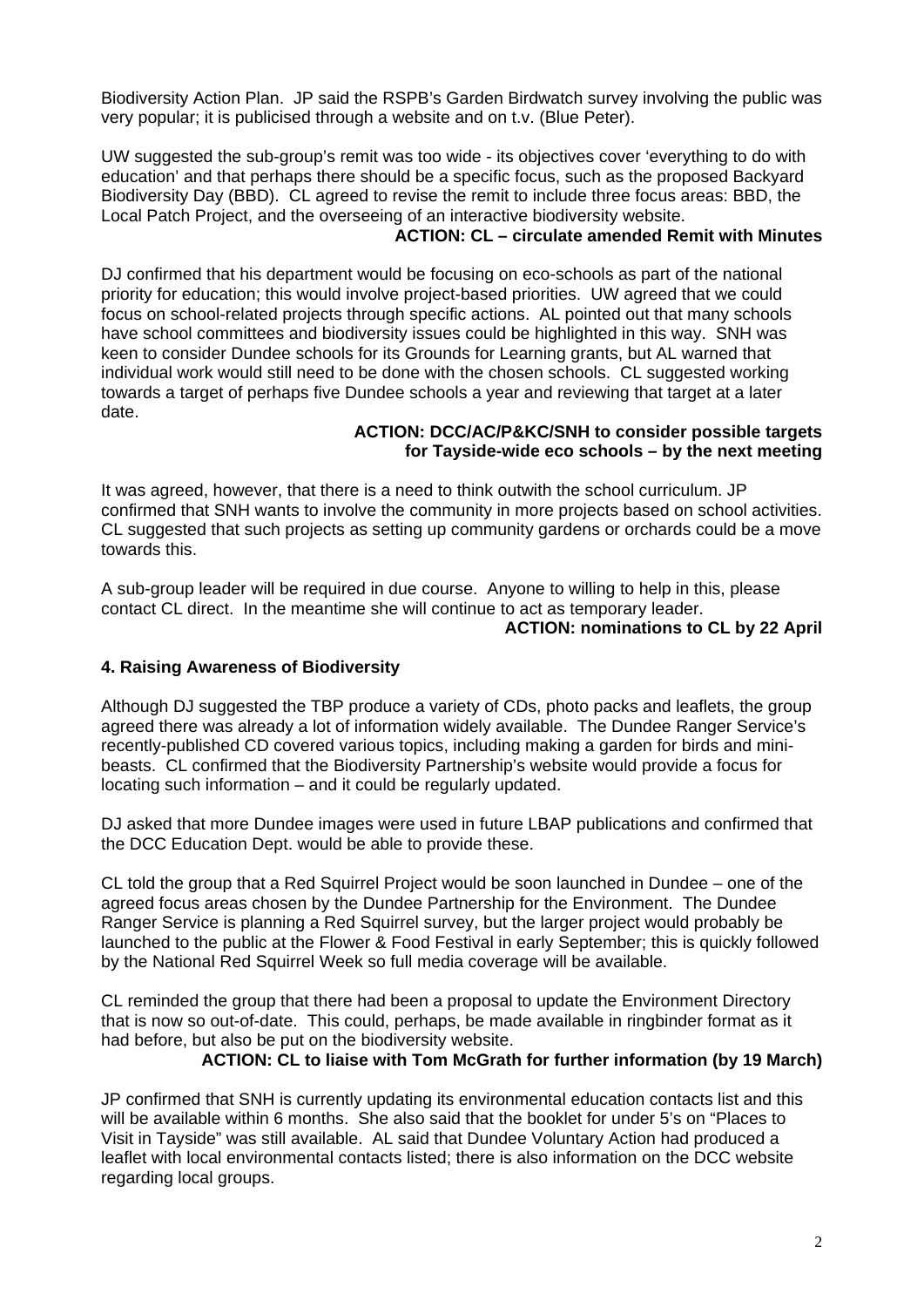# **ACTION: ALL to inform CL of any environmental education listings currently available (by 19 March)**

#### **Local Patch –**

LW confirmed the need to relaunch the Local Patch Project and suggested one way forward within schools which would also promote Backyard Biodiversity Day - the same idea could be rolled out to brownies/guides. Using simple survey techniques in the school grounds, nearby hedgerows, or with rangers on their own sites. Many schools and teachers are nervous of ID, but two or three brief visits would build up confidence to use the Local Patch survey form. If necessary, the school could choose to concentrate on just one section of the form, i.e. trees, butterflies, birds, etc. .................... (insert Lesley's comments).

AL proposed that a short Guidance Note be prepared to circulate to schools suggesting ways in which the survey form could be used; LW said she thought this could be incorporated into a simple poster. UW commented that the Highland Biological Recording Group concentrated on one species per year, i.e. aspen, so this was easy and therefore popular.

DJ agreed and said that a 20-minute slot looking for four kinds of birds in the school grounds would raise awareness of biodiversity, but not in a daunting way. However, UW said that children enjoy taking part in proper surveys - for instance the National Frogspawn Survey – which contributes proper biological data. He suggested that a ranger could suggest the children look for all types of plants in the school grounds which would create an indicator of how species-rich the school's backyard really was.

#### **ACTION: DJ/LW/CL to draw up a proposed Schools Local Patch/BBD Poster (by 19 March)**

It was suggested that the Local Patch Project could be re-launched in Dundee at the "Making Friends with your Environment" event on 20 and 21 May. CL asked for offers of help at the event to undertake this.

#### **ACTION: ALL by 19 March**

# **5. Green Schools Day**

In Coral Bell's absence, CL confirmed that she would e-mail sub-group members further information of this P&KC event when it became available.

#### **ACTION: CL**

#### **6. Forestry Education Initiative (FEI) - Update**

CL explained that a new Cluster Group for the FEI had been proposed, either for Perthshire, or possibly the whole of Tayside. The Cluster Group would encourage people of all ages, but especially children, to learn more about woodlands and forestry. It would be a voluntary group, overseen by the Forestry Commission. There have been some very successful Cluster Groups elsewhere in the UK and a particularly successful one in the Lothians which had obtained funding for a 'Wood Travelling Bus'. There may be a possibility for this to tour outwith the Lothian area; CL would get further details for the sub-group.

Although CL had attended a meeting on **.........................** Minutes of the meeting had yet to be circulated. As there are obvious links between such a new group and the Partnership, however, CL offered to circulate further information on request.

# **ACTION: Queries regarding the proposed FEI Local Group to CL**

# **6. Celebrating Biodiversity – Backyard Biodiversity Day Friday, 20th June**

DJ said there was a problem with official 'days'. Backyard Biodiversity Day is set a month before the English schools break up, but coincides with the last week of the Scottish schools so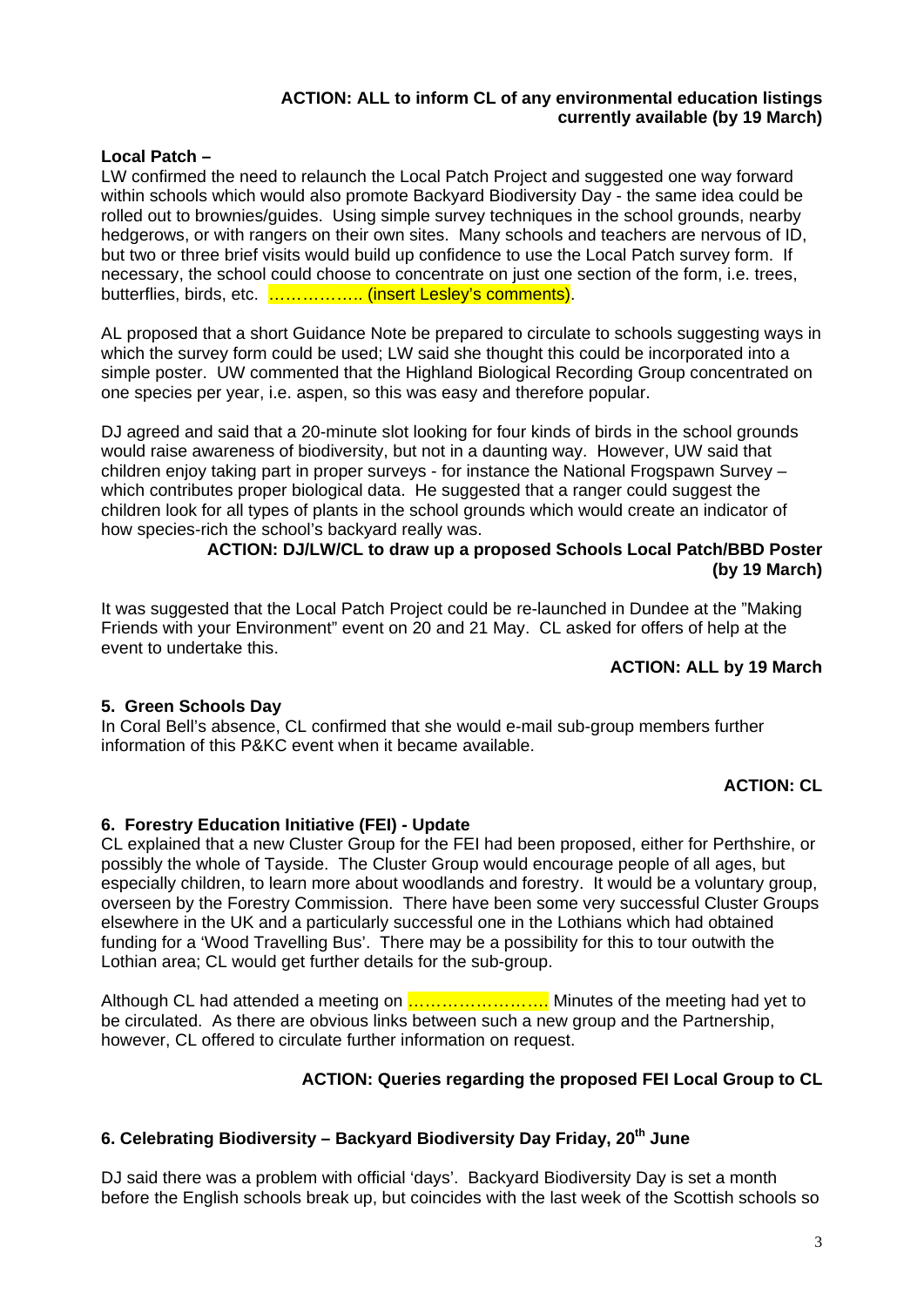there will not be much interest; the Flower Show also takes place soon after the schools are back.

CL said that there were so many "days" being held in June we could look on June as "Biodiversity Month". Although JP suggested it would not be possible to sustain a month-long event, DJ said that if it was well publicised schools would have the opportunity to opt in to what most interested them. He suggested a "Biodiversity/Environment Week" for schools with a poster circulated featuring "Ten Things to Do" giving ideas for poems, drawing, photos, etc. US reminded the group that the SWT's Wildlife Week would acknowledge the biodiversity process so he was sceptical of adding a separate week. He felt that networking created strength – it was important to catalogue who is doing what in education and biodiversity and make sure that information is made widely available.

Before handing over to US and AL to give their details for their BBD ideas, CL confirmed that the discussions so far pointed to a Tayside-wide school poster that would re-launch (and use) the Local Patch Project survey and lead to schools partaking in BBD.

#### **"What People See in Nature" – Link Biodiversity and Art**

US and AL had prepared a project brief on their 'art and biodiversity' theme for BBD. They were keen to encourage people of all ages to get out in their local area and explore their backyard biodiversity with a fun element. By using the biodiversity logos of "footprints" A4-size cut-outs could be taken out and placed in the landscape and then photographed.

From this a poster could be collated of some of best photographs and an exhibition staged of all the entries. DJ said that each school could use the idea to set up a collage on their own wall – and then perhaps forward their entries at a later date to the TBP. JP said the idea hits all the targets in that people of all ages can photograph the logos anywhere in Tayside, be it stunning scenery or their own garden or backyard. US confirmed that the photos would be judged – the only rule being that each photo must feature the cut-out logo.

US confirmed the costs – with an entry form printed on the back of the shape: 2000 of each logo, i.e. 10,000 would cost between £1,500 and £2,500. It would be cheaper having the shape on a square of paper with no perforation. The latter would at least allow the logos to be photocopied in black and white; the shapes could also be included on the new biodiversity website so that people could print off their own logos.

Each entrant would be asked to explain on the back of the logo - which will double as an entry form - why they like the place they have photographed. AL suggested that all the entries could be made into a video as well as being exhibited throughout Tayside at suitable venues. They could also be made into a book. CL said a series of postcards would help raise awareness and reminded everyone that Perth Museum will be running a Biodiversity Exhibition during 2004 with perhaps the possibly of a touring exhibition throughout Tayside.

Concerns were raised about the funds needed to run the project. To make such an outlay more worthwhile it was suggested that a longer term project could be launched around the official date of National Backyard Biodiversity Day (midsummer 2003) with a closing date set for Easter 2004. This would give entrants a variety of seasons to choose from, and would help raise awareness about the project for several months - with natural tie-ins to the Local Patch Project. DJ suggested that in addition to the longer-term project, entrants could be encouraged to take a photograph on one specific day, i.e. Backyard Biodiversity Day with perhaps a prize for the best BBD photo and the return to the same venue in different seasons.

CL asked AL to research costs and see if there would be any arts funding available. **ACTION: AL (by 19 March)** 

DJ suggested that monies might be available from the National Science Strategy which could help produce publicity for the schools. The project could be publicised at the Making Friends